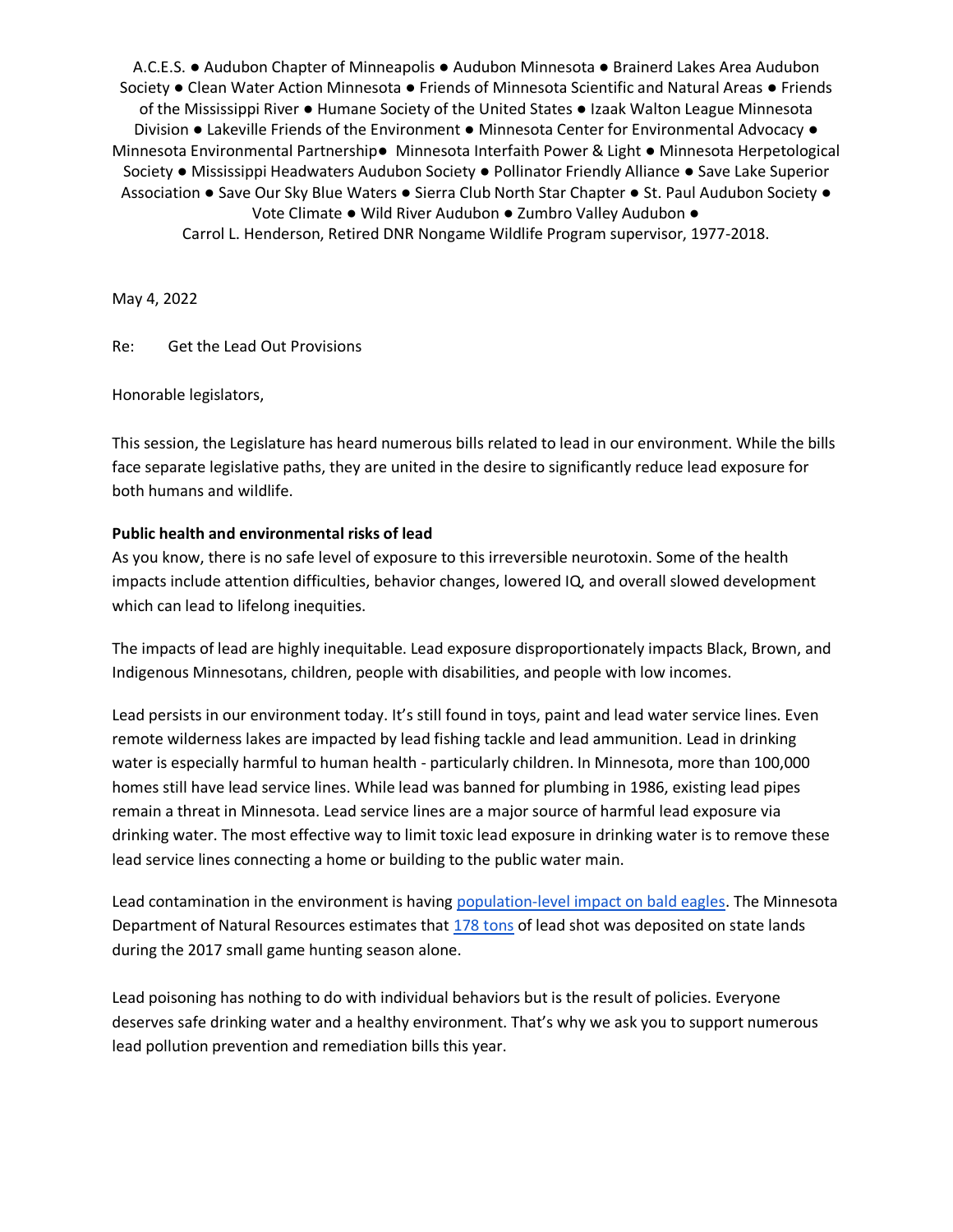#### **Lead Service Lines replacement**

Several bills are under consideration in the House and Senate that provide support for lead service line inventory and replacement.

- **Capital Investment bills**: Both the House [\(HF 4115\)](http://wdoc.house.leg.state.mn.us/leg/LS92/HF4115.1.pdf) and Senate [\(SF 4121\)](https://www.revisor.mn.gov/bills/bill.php?b=Senate&f=SF4121&ssn=0&y=2021) are considering bills to invest \$10 million for lead service lines inventory and \$300 million for replacement over 10 years. Importantly, both bills also establish a long-overdue goal of removing all lead service lines by 2032.
- **Health & Human Services (HHS)**: The House Omnibus Human Services Finance and Policy bill (HF [4579\)](https://www.house.leg.state.mn.us/comm/docs/MgEIAFDJjUqDdMa9uGBGDA.pdf) includes \$11.8 million for grants to public water suppliers to complete a lead service line inventory of their distribution systems through 2025, and an additional \$5 million for lead service lines replacement. The Senate version [\(SF 4165\)](https://www.revisor.mn.gov/bills/text.php?number=SF4165&version=latest&session=ls92&session_year=2022&session_number=0&format=pdf) does not include this funding.
- **House Environment Bill**: The House Omnibus Environment Finance & Policy bill [\(HF 4492\)](https://www.house.leg.state.mn.us/comm/docs/GPkOvv3T0kS63_w4s7t-RA.pdf) provides \$2.3 million for grants to cities and other public water suppliers to replace the privately-owned portion of residential lead service lines. The Senate version [\(SF 4062\)](https://www.revisor.mn.gov/bills/text.php?number=SF4062&version=2&session=ls92&session_year=2022&session_number=0&format=pdf) does not include this funding.
- **ENRTF Renewal Bill (proposed Water Protection Fund)**: The Senate's ENRTF renewal package [\(SF 4131\)](https://www.revisor.mn.gov/bills/bill.php?b=Senate&f=SF4131&ssn=0&y=2021) includes language to re-allocate some lottery proceeds from the general fund to a new water protection fund. While the specific language isn't final (and a specific dollar figure is not yet available), this could provide another pathway to funding lead service line replacement through 2050 (following a successful public constitutional vote).The House has not taken action on ENRTF renewal legislation [\(HF 4649\)](https://www.revisor.mn.gov/bills/bill.php?f=HF4649&y=2022&ssn=0&b=house):.

## **Lead-free schools**

The House Omnibus Human Services Finance and Policy bill [\(HF 4579\)](https://www.house.leg.state.mn.us/comm/docs/MgEIAFDJjUqDdMa9uGBGDA.pdf) includes a grant program to provide \$5.135 million to address lead in drinking water in schools and childcare settings through 2025. The Senate companion [\(SF 4165\)](https://www.revisor.mn.gov/bills/text.php?number=SF4165&version=latest&session=ls92&session_year=2022&session_number=0&format=pdf) does not include this funding.

## **Lead in daycare centers**

The House Omnibus Human Services Finance and Policy bill [\(HF 4579\)](https://www.house.leg.state.mn.us/comm/docs/MgEIAFDJjUqDdMa9uGBGDA.pdf) includes \$1 million for statewide testing and remediation of lead in drinking water at daycare facilities. The Senate companion [\(SF 4165\)](https://www.revisor.mn.gov/bills/text.php?number=SF4165&version=latest&session=ls92&session_year=2022&session_number=0&format=pdf) does not include this funding.

## **Lead in consumer products**

The House Omnibus Environment Finance & Policy bill [\(HF 4492\)](https://www.house.leg.state.mn.us/comm/docs/GPkOvv3T0kS63_w4s7t-RA.pdf) includes \$74,000 for compliance monitoring and testing of lead and cadmium in consumer products. The Senate version [\(SF 4062\)](https://www.revisor.mn.gov/bills/text.php?number=SF4062&version=2&session=ls92&session_year=2022&session_number=0&format=pdf) does not include this language.